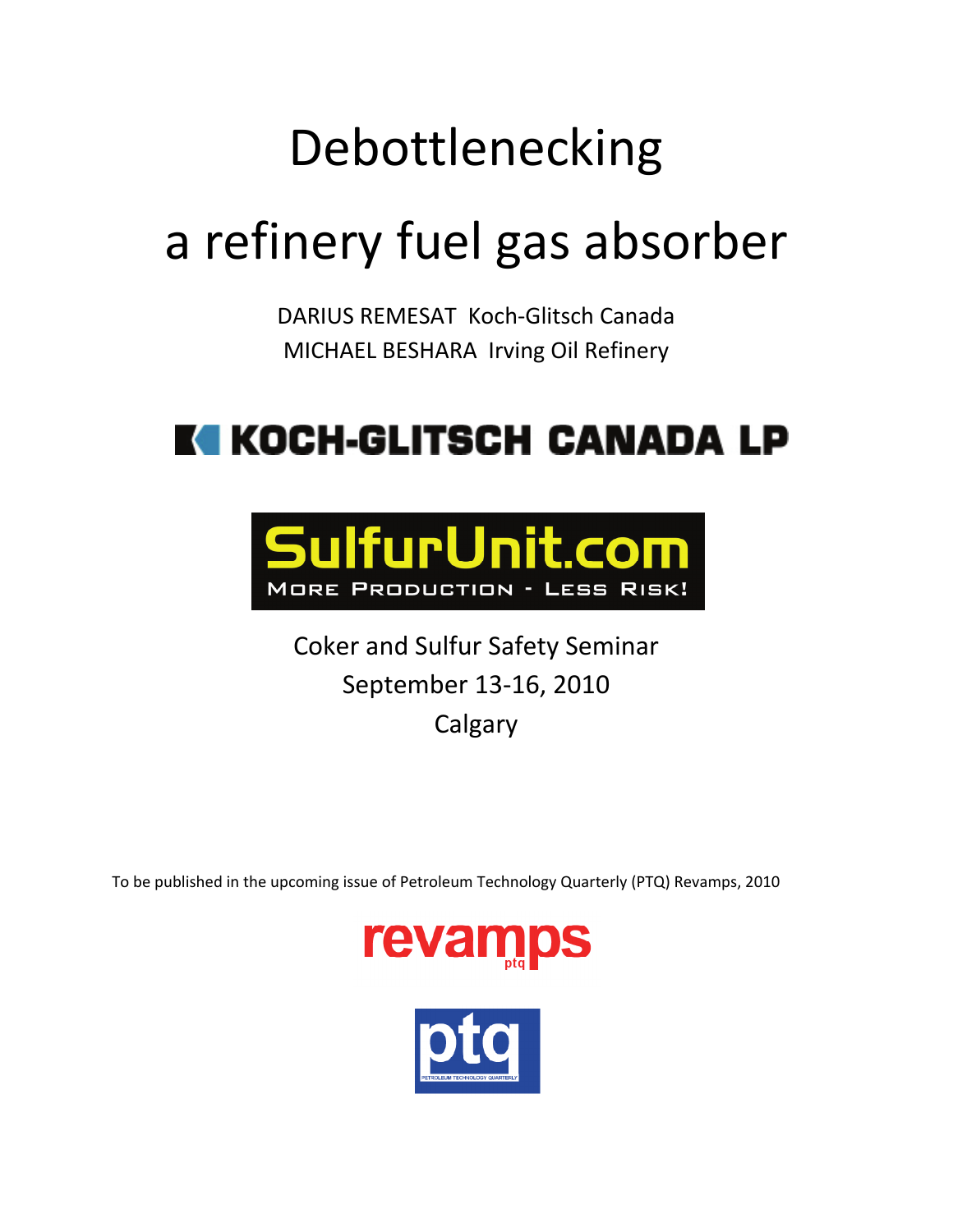## Debottlenecking a refinery fuel gas absorber

**A refinery fuel gas absorber was revamped to increase capacity while maintaining H2 S in the product well below specification** 

**Darius Remesat** *Koch-Glitsch Canada* **Michael Beshara** *Irving Oil Refining*

**T** he purpose of a fuel gas absorber is to selectively remove components, primarily H<sub>2</sub>S and to a lesser extent  $CO_{2'}$ using a solvent (amines) that absorbs these specific components. The product fuel gas can then be burned with reduced environmental impact.

One of the fuel gas absorbers at the Irving Oil Refinery in Saint John, New Brunswick, Canada, had a maximum sustainable rate of approximately 980 mscfh. Increasing the gas flow rate beyond this point had resulted in increased column differential pressure (an indicator of the onset of column flooding) and amine carryover (increasing operating cost and operational challenges). This column was limiting the ability to increase overall plant capacity, since Irving Oil Refining has strict operating requirements for environmental stewardship.

#### **Design objectives and path**

Irving Oil Refining wanted to process as much material through the column while maintaining product quality  $(H_2S)$  in fuel gas not to exceed 50 ppm[v]) with minimum modifications to the plant during a planned shutdown in the autumn of 2009. It considered multiple options to debottleneck the column and settled on studying changes to column internals for increased throughput while maintaining or improving product quality. The newly designed high-performance trays would need to address the following criteria:

• The new design will take into consideration the foaming tendency of amine

• The expected rich amine loading shall not exceed API guidelines for carbon steel in specific amine service at the anticipated temperatures.

Based on past successes with high-capacity trays at the site and from other references, $1,2,3$  Irving Oil Refining commissioned Koch-Glitsch to:

• Model the operation of the fuel gas absorber (C14001) and validate current operation versus design, based on a comprehensive unit test

**Numerous programs are available to assist in representing a column that uses amines to remove**   $H_2$ S and CO<sub>2</sub> from **fuel gas streams**

run conducted in January 2009 and on existing internal drawings

- Recommend and model internal changes to increase column capacity while retaining 60% turndown capability (maximum throughput with given constraints is desired)
- Limit the extent of modifications to reusing the existing tray ring supports, including downcomers. Tray number and spacing to be retained, with 25 trays in total at 2ft spacing

• Retain current absorbent (amine at 25–30 wt%) and limit the flow and temperature that can be provided with existing equipment,

such as recirculation pumps and exchangers

• Revamp work to fit within the set turnaround schedule.

#### **Methods and tools**

The first and most important step in any revamp study is to generate an accurate characterisation of the process.<sup>3</sup> The test run performed in January 2009 gathered data using calibrated instrumentation, creating a closed mass and energy balance. The next step is to take the data from the test run and to create a representative model of the plant that can be used to predict the future performance with the new tower internals.

#### **Choice of modelling program**

Numerous programs are available to assist in representing a column that uses amines to remove  $H_2S$  and  $CO<sub>2</sub>$  from fuel gas streams. From the authors' experience, rate-based models provide the best overall representation for new columns in this service, especially for packed columns. As an example, the rigorous, mass transfer rate approach used for all column calculations eliminates the need for empirical adjustments to simulate new applications correctly.

However, for column revamps, especially with trays, the use of an equilibrium-based model that has the necessary, proven adjustable parameters from operating experience is a suitable alternative to rate-based models, provided the necessary specific equipment characteristics of the high-capacity tray can be appropriately represented in the simulation model.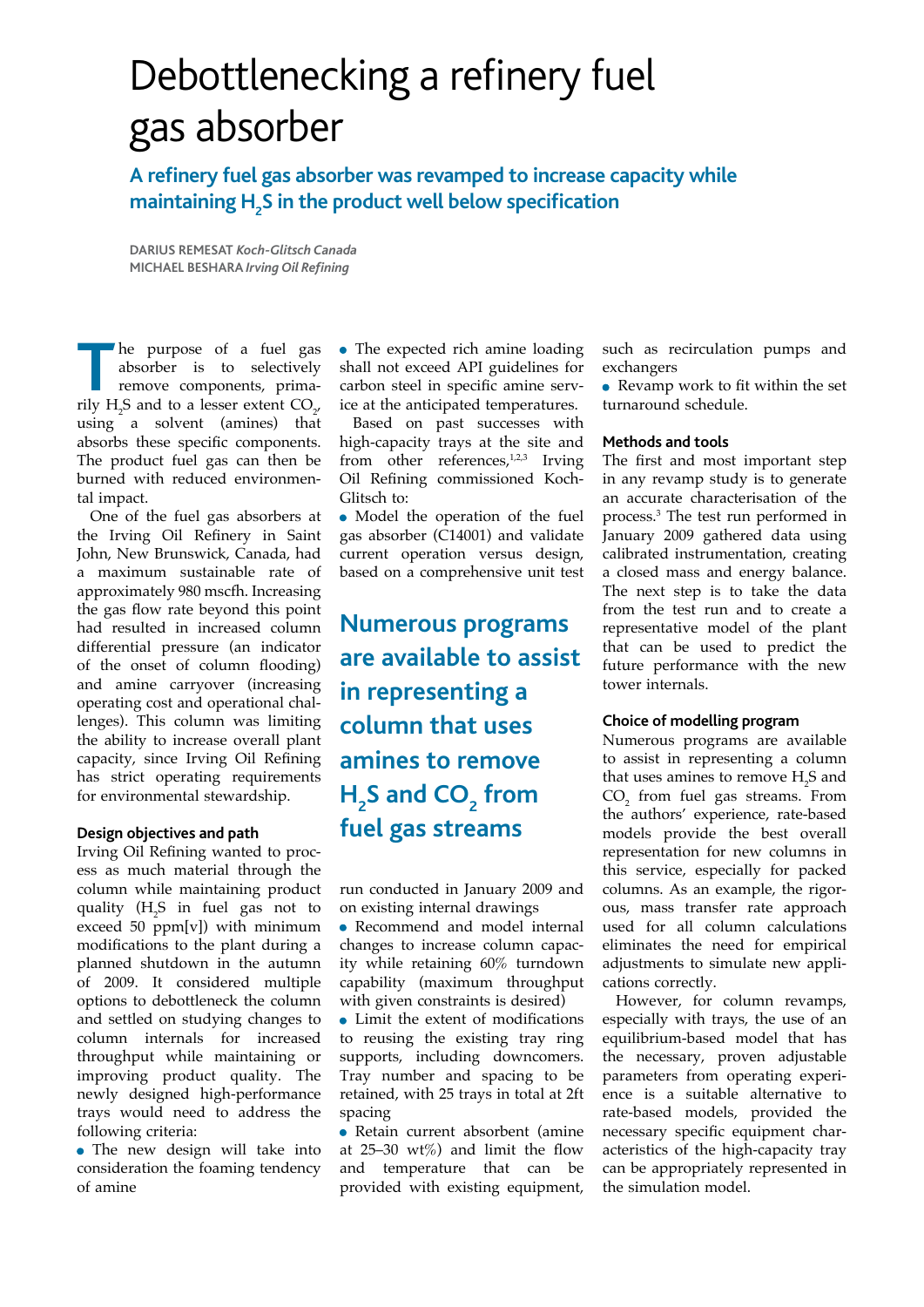

**Figure 1** Primary simulation topology used

The simulation user needs to be sensitive to the fact that even the most sophisticated equilibriumstage model uses only two of five elements employed in the ratebased model; namely, mass and energy balances around an entire ideal stage, plus thermodynamicphase equilibrium. Programs that include reaction kinetics by empirical modelling via an adjustable parameter (H<sub>2</sub>S and CO<sub>2</sub> tray efficiencies and/or liquid residence times) that forces the simulation to reproduce a conventionally operated column's treated gas composition can only be effective if comprehensive operating

experience has been gained and validated. In addition, the equilibrium-based program should have a reliable feature to include tray efficiencies to convert ideal stages into actual trays so that the tray characteristics can be represented pre- and<br>post-revamp. VMGSim<sup>4</sup> uses post-revamp.  $11S<sub>2</sub>$ specific mass transfer multipliers that can be tuned to match plant data and provides the ability to use tray and component efficiencies in the model. As a result, VMGSim has been used successfully to model existing plants and to accurately predict tray revamps in this service.

Of note, the solvents used in

| H,S,<br>ppm | H <sub>2</sub> S/amine,<br>mol/mol | Acid gas/amine,<br>mol/mol | Lean amine,<br><b>BPD</b> |
|-------------|------------------------------------|----------------------------|---------------------------|
| 5           | 0.49                               | 0.573                      | 10 500                    |
| 4.88        | 0.49                               | 0.569                      | 11 200                    |
| 22          | 0.527                              | 0.605                      | 10 500                    |
| 5.27        | 0.49                               | 0.562                      | 13 600                    |
| 17.7        | 0.523                              | 0.6                        | 12 700                    |
|             |                                    |                            |                           |

**VMGSim results — increased flow through plant** 

significantly. This can both worsen and, in some cases, enhance the absorption efficiency. To improve the accuracy of the simulation, the impact of heat-stable salts and other contaminants on the performance of the amine should be factored into the evaluation. **Process evaluation** A simulation using VMGSim

amine absorbers are rarely pure solutions of water and amine. Contaminants entering with the feed gas or makeup water can change the chemistry of the solvent

(equilibrium-based model) with an appropriate amine thermodynamic package (validated with both Protreat and Ratefrac rate-based models) was developed based on plant data provided from January 2009. The fuel gas absorber was running at ~921 mscfh charge to the unit. Simulation cases were run at:

• 921 mscfh to match plant data

• 980 mscfh demonstrated sustainable limit of absorber column performance

• 1175 mscfh based on expected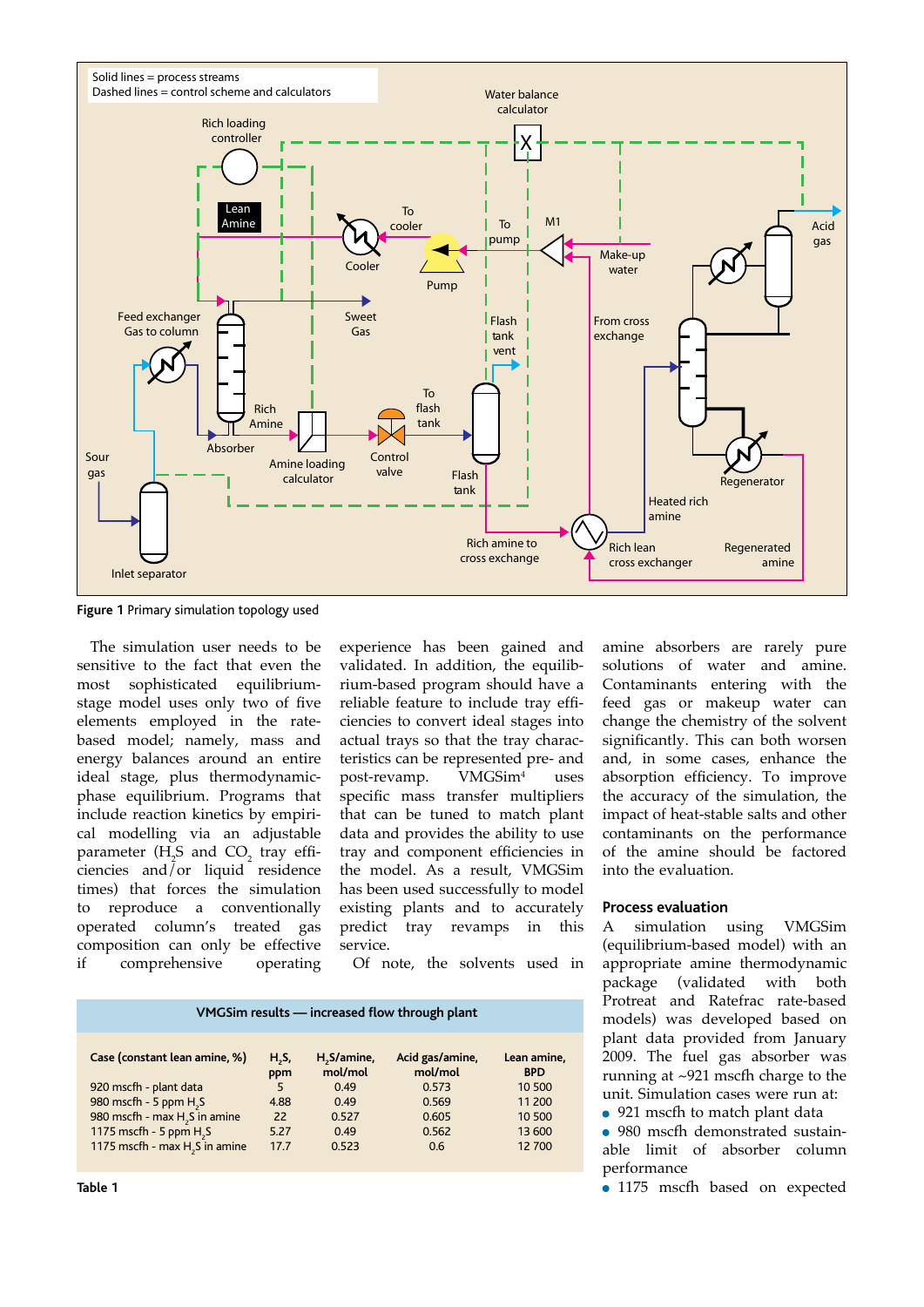acid gas loading limit of 0.6 (moles acid gas/moles amine).

Acid gas is primarily  $H_2S$  and  $CO<sub>2</sub>$ . The hydraulic limit of a proposed tray change would be 1234 mscfh, which is 5% above the expected revamp design value of 1175 kscfh. The primary objective of the simulation work was to determine what maximum flow the absorber could handle within the existing 5ft (1.5m) shell diameter and the supporting equipment (coolers and pumps) while still meeting desired product specifications. The regenerator was included in the evaluation and simulation to provide a closer representation of the plant (see Figure 1) and to better extrapolate the performance of the unit at higher rates.

In addition to tray modifications, process modifications can be considered (see Figure 2) to increase further the capacity of the fuel gas absorber. An approximately 4% decrease in amine flows for the same outlet  $H_2$ S ppmv value can be realised by increasing the lean amine concentration from 23.5–25.5%.

#### **Simulation results (possible increased charge rates)**

Taking the base representative simulation (VMGSim) for the 921 mscfh plant data of January 2009, which was within 5% of the plant data, and adhering to the design criteria, the following cases were reviewed:

• Maintaining sweet gas  $H_2S$  at approximately 5  $ppm(v)$ 

• Minimising lean amine rate to a maximum of 0.6 (mol acid gas/mol amine) acid gas loading.

Feed rates of 980 and 1175 mscfh were used in the evaluation.

The reduced amine circulation was reviewed to determine how much more capacity the tower had by offloading liquid to allow more vapour while still meeting minimum product specifications. The cases used the identical thermodynamics and tuning developed to match the plant data.

The 980 mscfh simulation was developed to determine a baseline for the limit of the trays, because operational feedback indicated that amine carryover began to occur at

#### **Tray hydraulics evaluation for 920 and 980 mscfh**

| <b>Trays</b>                    | Top       | Top       | <b>Btm</b> | <b>Btm</b> |
|---------------------------------|-----------|-----------|------------|------------|
| Description                     | 920 mscfh | 980 mscfh | 920 mscfh  | 980 mscfh  |
| System factor                   | 0.83      | 0.83      | 0.83       | 0.83       |
| Hydraulic data                  |           |           |            |            |
| let flood, %                    | 85        | 93        | 89         | 100        |
| Downcomer flood, %              | 41        | 44        | 41         | 44         |
| Downcomer backup, in lig        | 9.2       | 10.0      | 9.6        | 10.7       |
| Total tray, $\Delta P * in$ liq | 5.9       | 6.7       | 6.4        | 7.5        |
| Total tray, $\Delta P$ * mm Hg  | 11.3      | 12.3      | 12.1       | 13.7       |

#### **Table 2**

this feed rate. The 1175 mscfh case simulation was developed to reflect the expected maximum feed rate that the absorber could handle hydraulically (after a revamp to

### **The impact of heat-stable salts and other contaminants on the performance of the amine should be factored into the evaluation**

higher capacity internals). For the 1175 mscfh case, the total acid gas load (mol acid gas/mol amine) of 0.6 was the limiting process variable when trying to keep amine flow to a minimum. Table 1 shows the simulation output results for the four cases evaluated. The sweet gas  $H_2$ S composition is below the specification of 50  $ppm(v)$  for all cases. As noted previously, the limiting parameter was the acid gas loading of 0.6 for the existing case and the expected revamp case.

#### **Evaluation of existing internals**

Using the simulation output results for the 920 and 980 mscfh cases, the existing tray internals were evaluated. A system factor (foaming) of 0.83 was used in calculating the tray performance. From past experience, a typical system factor of 0.73–0.85 for heavy foaming systems such as amine absorbers is applied. Using 0.83 for the study was well within what is expected for this service and provided a representative match to the plant performance. Table 2 shows the tray evaluation results for the 920 and 980 mscfh cases. It appears that the primary limit on the trays was the active area, with a jet flood of 100% for the 980 mscfh case. Such a high jet flood value matches with the observation of amine carryover due to high froth heights on the trays. From the plant data at 980 kscfh and the hydraulic evaluation, trays may not still be at incipient point of flood, yet operation and evaluation indicates that entrainment may be the primary issue and thus this phenomenon needs to be



Figure 2 Amine concentration vs product H<sub>2</sub>S purity @ 1175 mscfh plant feed rates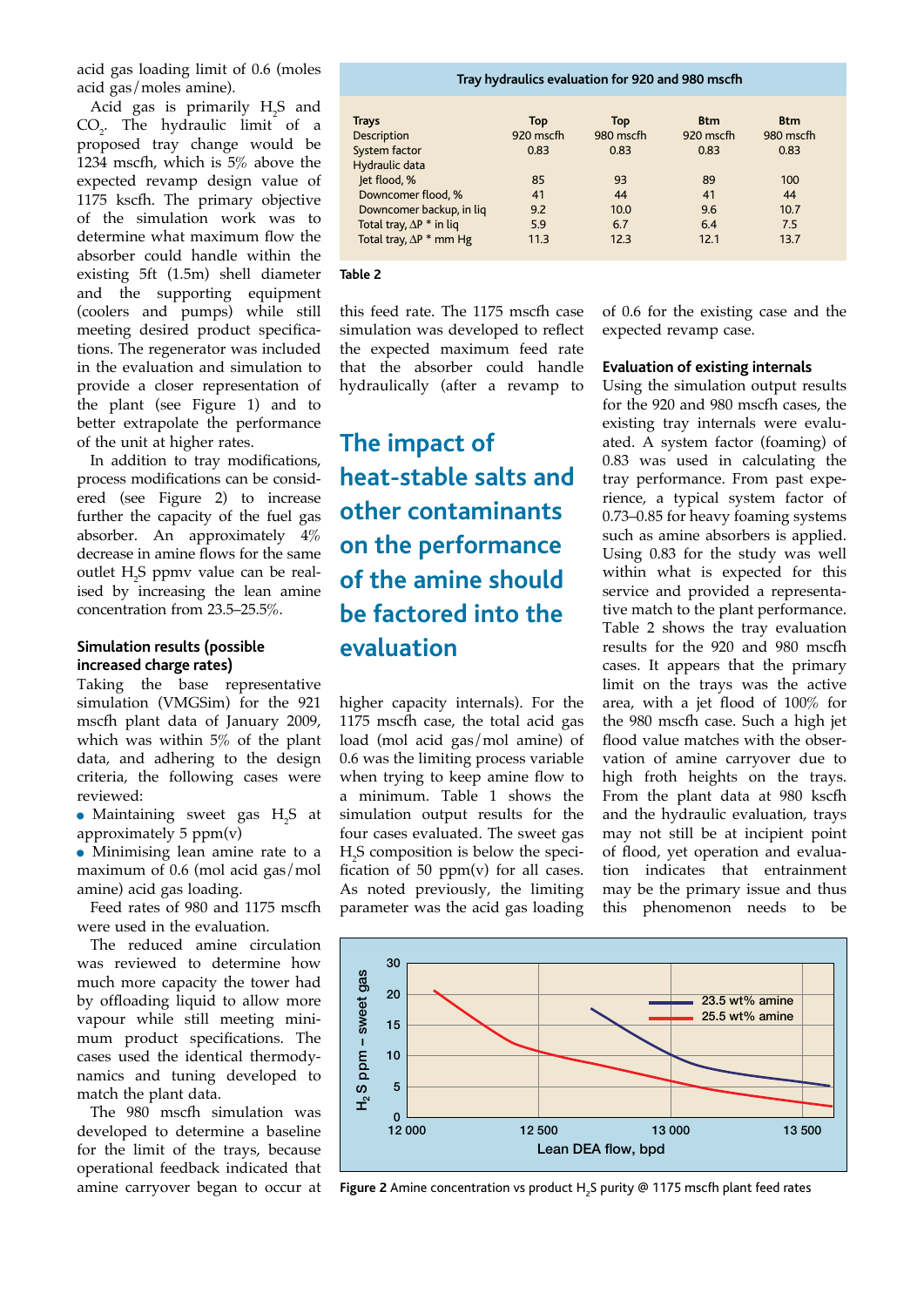**Debottleneck case (1175 and 1234 mscfh) high-performance tray hydraulic rating**

| <b>Trays</b>                    | Top          | Top  | Mid                                              | Mid  | <b>Btm</b> | <b>Btm</b> |
|---------------------------------|--------------|------|--------------------------------------------------|------|------------|------------|
| Description                     | $1175$ mscfh |      | 1175+ 5% 1175 mscfh 1175+ 5% 1175 mscfh 1175+ 5% |      |            |            |
| System factor                   | 0.83         | 0.83 | 0.83                                             | 0.75 | 0.83       | 0.83       |
| Hydraulic data                  |              |      |                                                  |      |            |            |
| let flood, %                    | 75           | 79   | 75                                               | 78   | 81         | 85         |
| Downcomer flood, %              | 79           | 83   | 76                                               | 80   | 81         | 85         |
| Downcomer backup, in liq 6.7    |              | 6.9  | 6.6                                              | 6.8  | 6.9        | 7.2        |
| Total tray, $\Delta P^*$ in lig | 3.5          | 3.6  | 3.4                                              | 3.6  | 3.6        | 3.8        |
| Total tray, $\Delta P$ * mm Hg  | 6.6          | 6.8  | 6.5                                              | 6.7  | 6.7        | 7.0        |
|                                 |              |      |                                                  |      |            |            |

#### **Table 3**

considered during the revamp design.

#### **Revamp considerations**

By using a high-performance tray device, the increase in capacity over the 980 mscfh current maximum was determined to be 1175 mscfh (an increase of 20% over current maximum sustainable rates). The revamp product type chosen maintained the overhead  $H_2S$  to below 50 ppm (v) and the acid gas loading on the amine below an acceptable maximum (0.6 mol acid gas/1.0 mol rich amine).

Using the information from Tables 1 (to set the column process performance) and 2 (to set the internals hydraulics performance), a debottleneck evaluation resulted in<br>the recommendation that the the recommendation column could favourably (that is, maintain  $H_2S$  on specification) support a process gas feed rate of up to 1175 mscfh.

Superfrac trays with valve push

features and enhanced contact (for example, the Minivalve movable valve - MV-1) and enhanced downcomers were considered for this revamp. These trays, illustrated in

### **Superfrac trays reduce the dead space on trays to increase capacity yet still maintain the necessary contact time between the amine and gas**

Figure 3, reduce the dead space on trays to increase capacity yet still maintain the necessary contact time (with bubble promoters and other features) between the amine and gas to ensure optimum absorption occurs.

**CONFERENCE AND THE REAL PROPERTY RADIO** 

**Figure 3** Sketch of Superfrac tray setup

#### **Tray geometry**

|                              | <b>Existing</b> | Proposed |
|------------------------------|-----------------|----------|
| Net top DC area, $ft^2$      | 3.5             | 7.7      |
| Active area, ft <sup>2</sup> | 12.7            | 15.8     |
| Valve type                   | Sieve           | $MV-1$   |

**Table 4**

| Tracerco scan results <sup>5</sup> summary |                          |            |  |
|--------------------------------------------|--------------------------|------------|--|
| Tray #                                     | Tray clear liquid        | Froth      |  |
| (1-bottom)                                 | height, in               | height, in |  |
| $11 - 25$                                  | $2 - 3$                  | $8 - 9$    |  |
| $1 - 10$                                   | $\overline{\phantom{0}}$ | $7 - 9$    |  |

#### **Table 5**

Table 3 shows the results from the tower internals hydraulic analysis using high-performance trays. Using 85% for both downcomer and jet flood limits in a revamp, the hydraulic limit is at 5% above the 1175 mscfh revamp design feed rate, or 1234 mscfh. Factoring in inaccuracies in field measurements, fidelity of the simulation and hydraulic calculations, the tower limit should be expected to easily handle 1175 mscfh of feed and meet sweet gas product specification.

To meet the increased flows, the downcomer size and shape would need to be optimised, along with changes to the active area, with the use of Minivalve high-performance valves included in the active area changes. Table 4 shows a generic comparison of the characteristics of the existing and proposed tray designs.

The tray evaluation was based on reusing all existing tower attachments, with no welding required on the vessel shell or tower attachments to meet the shutdown schedule. Since the existing trays are one-pass, cross-flow trays, any modification to increase capacity preferably should be based on cross-flow trays so that the existing tower attachments can be reused. The foaming factor for the revamped tray evaluation will remain at 0.83 due to uncertainty in the level of foaming in the future. If the same conditions persist after the revamp, the Superfrac trays using movable valves could be evaluated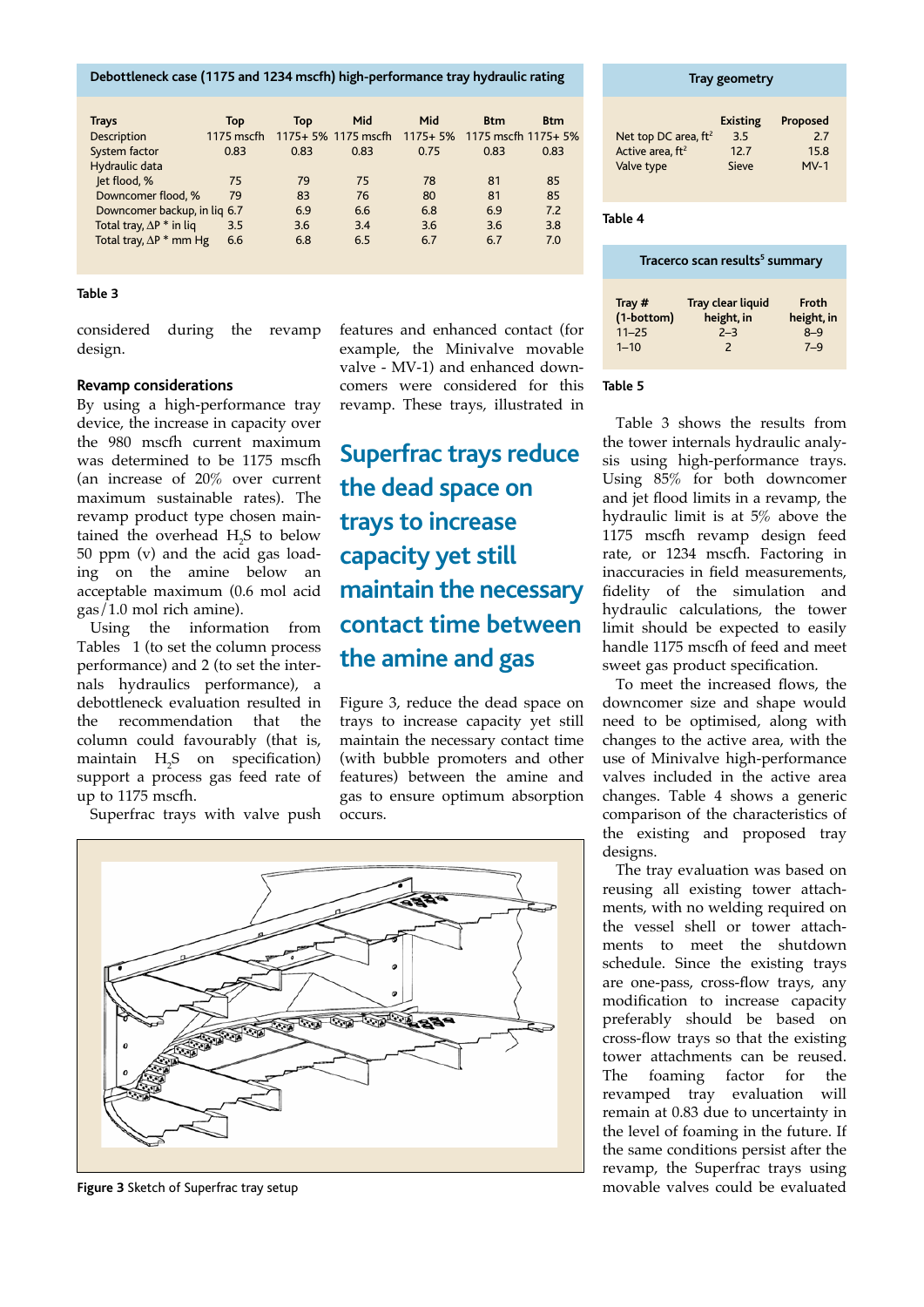with a foaming factor of 0.9 (in other words, a further increase of capacity of around 8%, or up to 1460 mscfh feed rate). The features of the MV-1 valve's active area are configured in such a manner as to reduce the promotion of foam in this service. Since a definitive analysis of foaming tendencies was not performed, the foaming benefit was not included in the revamp's design expectations.

#### **Post-revamp test results**

A test run and tower scan were performed in May 2010, to validate the performance of the column post-revamp. Since startup postrevamp, the column feed had reached up to 1160 mscfh at 20 wppm  $H_2S$  with no operational issues. Using a material balance with sulphur, the column flow rate for the test run was calculated/ confirmed to be in the range 1150– 1170 mscfh, with no indication of amine carryover and a sweet gas  $H_2$ S concentration of 18–20 wpmw. The VMGSim simulation was updated and corroborated the postrevamp plant data. The tower scan indicated that, at these rates, there was still ample room on the trays to handle flows of up to 1340 mscfh. Table 5 shows the calculated activity on the trays in the form of clear liquid height on the tray and froth height. Adding these two values together gives the total height occupied by the liquid (clear and aerated) on the tray deck, which is in the 9–12in (22.5–30cm) range across the tower. Using the same process data from the test run in the simulation to generate the internal loads, the KG-Design hydraulic rating program from Koch-Glitsch provided 70% jet flood results. Both values, the froth height and the jet flood, would tend to indicate that the trays still have room to process more material.

Figure 4 shows an excerpt from the gamma scan of the top section of trays, performed during the test run, capturing the level of activity on the high-performance trays and providing an indication of how much room is left hydraulically on the tray. Tracerco's mid-peak calculation is shown on the left, and the



Figure 4 Excerpt of Tracerco<sup>5</sup> gamma scan of the tower

tray and froth height calculation is shown on the right of Figure 4. These tools help to convey how the high-performance tray functions at such high rates. Even factoring in the potential high foam generation, there appears to be approximately 45–50% disengaging space still available for further processing of gas above the test run rates.

The plant test run values, postrevamp simulation, tower scan and hydraulics evaluation appear to be in line with each other, giving similar results. Using the scan and plant data, and calculating the trays at 80% jet flood, the flow to the column can safely be 15% more than the test run, which is approximately 1340 mscfh.

post-revamp was set to 1234 mscfh at 20 wppm  $H_2S$  (85% jet and downcomer flood), with reasonable expectations of reaching up to 1351 mscfh at the amine carryover point. If foaming/froth is still proportional as the rates increase further, based on the test run evaluation, an upper rate of 1460 mscfh through the tower is possible.

#### **Performance likely better than expected**

A plausible reason for why the performance of the revamp trays is currently better than expected with the test run rates was that the full benefit of the Minivalve valve to mitigate foaming (over large sieve and large valve trays) in the column was not factored into the revamp

The expected design flow rate



**Figure 5** Capacity impact from different valve types Source: KG-Tower rating software